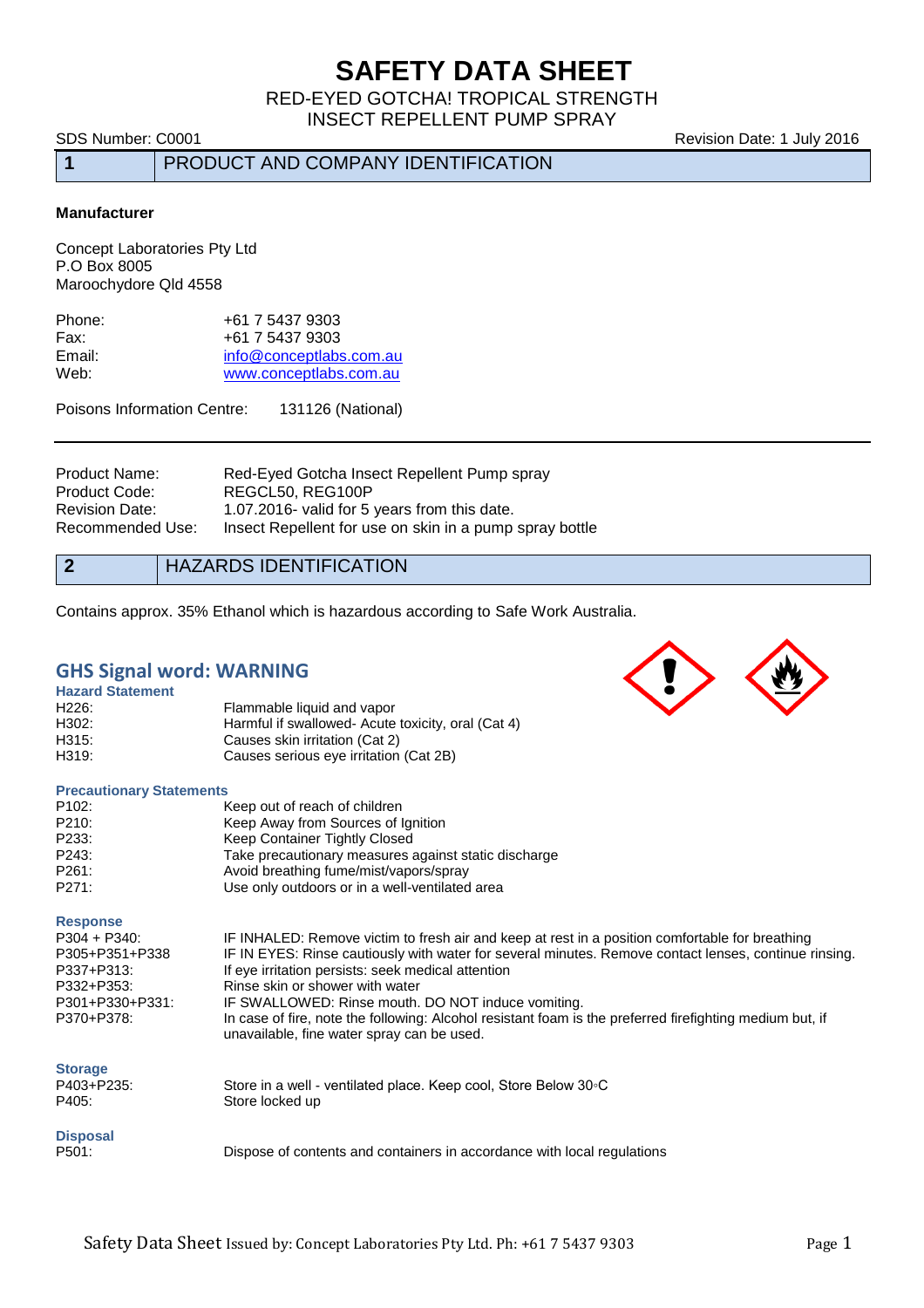# **SAFETY DATA SHEET**

RED-EYED GOTCHA! TROPICAL STRENGTH INSECT REPELLENT PUMP SPRAY

| SDS Number: C0001                                                                                                                                            |                                               |                                                       |                                                                                                                                                                                                                                                                                                                                                                                           | Revision Date: 1 July 2016                                       |
|--------------------------------------------------------------------------------------------------------------------------------------------------------------|-----------------------------------------------|-------------------------------------------------------|-------------------------------------------------------------------------------------------------------------------------------------------------------------------------------------------------------------------------------------------------------------------------------------------------------------------------------------------------------------------------------------------|------------------------------------------------------------------|
| $\mathbf{3}$                                                                                                                                                 | <b>COMPOSITION/INFORMATION ON INGREDIENTS</b> |                                                       |                                                                                                                                                                                                                                                                                                                                                                                           |                                                                  |
| Ingredients:<br>Ethanol<br>N.N-Diethyl toluamide (Deet)<br>N-octyl bicycloheptene dicarboximide<br>Di N-propyl isocinchomeronate<br>Triclosan<br>Excipients: |                                               |                                                       | CAS#<br>64-17-5<br>134-62-3<br>113-48-4<br>136-45-8<br>3380-34-5                                                                                                                                                                                                                                                                                                                          | CONC %<br>$30 - 40$<br>19.1%<br>4.0%<br>2.0%<br>0.01%<br>To 100% |
| $\overline{\mathbf{4}}$                                                                                                                                      |                                               | <b>FIRST AID MEASURES</b>                             |                                                                                                                                                                                                                                                                                                                                                                                           |                                                                  |
| Inhalation:<br><b>Skin Contact:</b><br><b>Eve Contact:</b><br>Ingestion:<br><b>Additional info:</b>                                                          |                                               | eyelids occasionally to facilitate irrigation.        | Not normally required. If patient overcome, move to fresh air.<br>Not normally required, if so, rinse skin or shower with water.<br>Immediately flush eyes with large amounts of water for at least 15 minutes, lifting<br>DO NOT induce vomiting. For advice, contact Poisons Information Centre: 131126.<br>No aggravated medical conditions known, caused by exposure to this product. |                                                                  |
| $5\phantom{1}$                                                                                                                                               |                                               | <b>FIRE FIGHTING MEASURES</b>                         |                                                                                                                                                                                                                                                                                                                                                                                           |                                                                  |
| <b>Extinguishing Media:</b><br><b>Hazardous</b><br><b>Decomposition</b><br><b>Products:</b>                                                                  |                                               | and carbon dioxide (CO <sub>2</sub> ) May be emitted. | Dry powder, alcohol stable foam, carbon dioxide and water.<br>Toxic and/or irritating fumes, carbon monoxide (CO), aldehydes, ketones, acids<br>Wear self-contained breathing apparatus (SCBA) and complete protective clothing.                                                                                                                                                          |                                                                  |
| 6                                                                                                                                                            |                                               | <b>ACCIDENTAL RELEASE MEASURES</b>                    |                                                                                                                                                                                                                                                                                                                                                                                           |                                                                  |
| <b>Emergency</b><br>Procedure:                                                                                                                               |                                               | SAA/SNZHB76                                           | Dangerous Goods initial emergency response guide 14.                                                                                                                                                                                                                                                                                                                                      |                                                                  |

**Spills/Clean up:** This product is sold in small packages therefore the accidental release is not usually cause for concern. Remove any possible ignition sources. Slippery when spilled. Personal protective equipment should be worn when cleaning up spills. Restrict access to area until completion of cleanup. Stop leak if safe to do so. Contain spill with absorbent material, such as; toweling, sand, Vermiculite or another inert material. Prevent spill entering sewers or waterways. Collect and Dispose of spilled material according to local regulations. Wash away any remnants with copious amounts of cold water.

# **7** HANDLING AND STORAGE

**Handling Precautions:** Contact Concept Laboratories Pty Ltd sales representative for advice when using this Product for any other application other than outlined on the label or technical bulletin. Any non-intended or non-authorized use of this product may result in personal injury or damage to equipment. Store product in original container.

**Storage**

Store in cool, dry, well-ventilated area. Store below 30◦C Do not expose containers to open flame, incompatible materials, excessive heat, or direct Sunlight. Keep container tightly sealed. Handle with care and avoid spillage on the floor (slippage).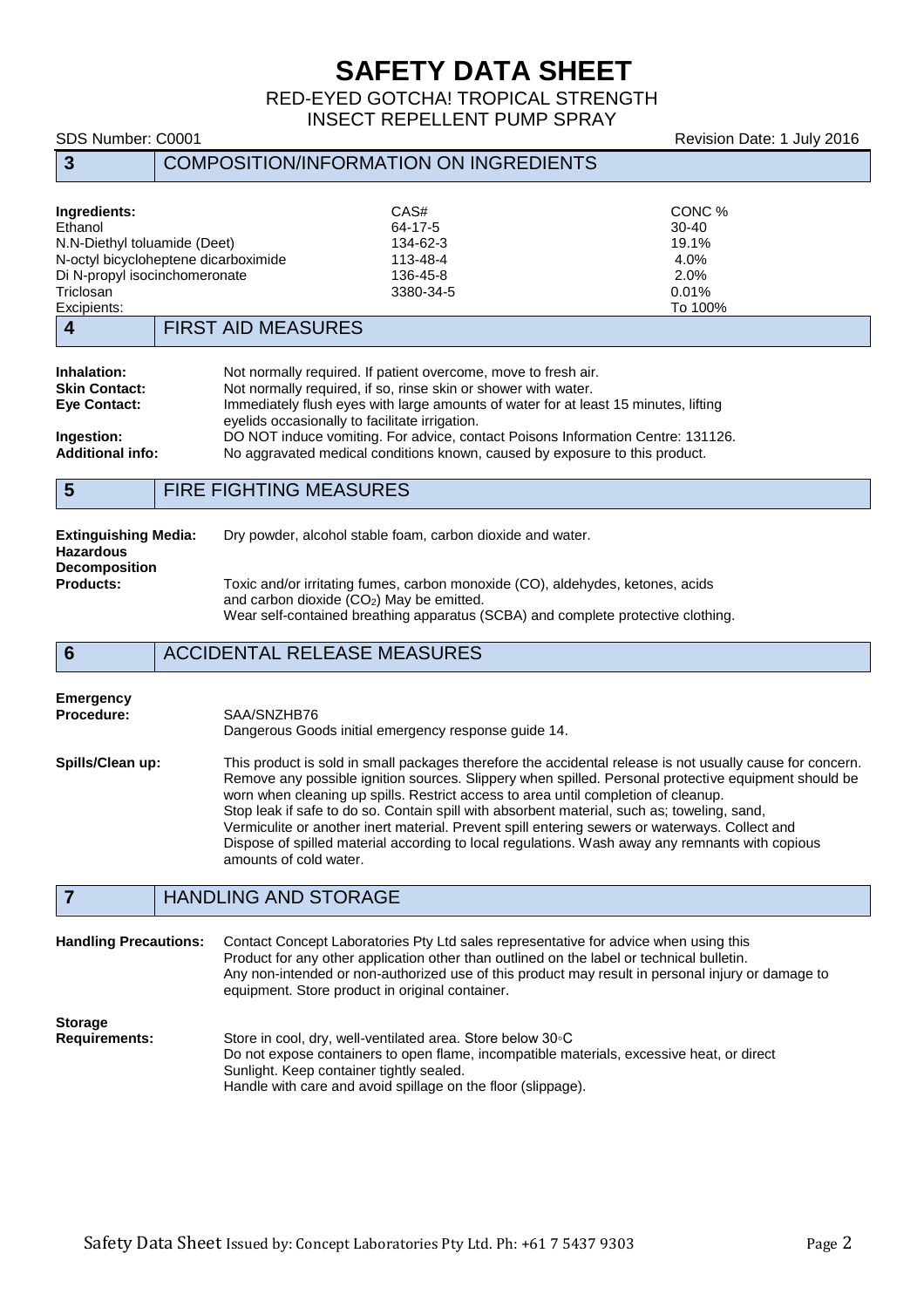# **SAFETY DATA SHEET**

RED-EYED GOTCHA! TROPICAL STRENGTH

INSECT REPELLENT PUMP SPRAY

SDS Number: C0001 **Revision Date: 1 July 2016 8** EXPOSURE CONTROL/PERSONAL PROTECTION **Engineering Controls:** Not normally required. Use local exhaust for dust and fumes when processing and handling. **Personal Protective** Eye/face protection- not required under normal circumstances. Should a splash risk exist, safety glasses or chemical resistant goggles should be worn to prevent eye contact. Skin protection- not required under normal circumstances. Respiratory protection- not required under normal circumstances National Exposure Standards- Source: National Exposure Standards for Atmospheric Contaminants in the Occupational Environment [NOHSC: 1003]. <u>Ingredient</u> CAS No ES-TWA ES-STEL<br>
Ethanol 64-17-5 8hour 1000 Ethanol 64-17-5 8hour 1000 **9** PHYSICAL AND CHEMICAL PROPERTIES **Physical State:** Colour: Colour: Light Yellow Colour: Light Yellow Colour: Light Yellow Colour: Light Yellow Colour: Light Yellow Colour: 20094 **Appearance:** Clear Clear **Spec. Gravity:** 0.94<br> **Spec. Gravity:** 0.94<br> **Spec. Gravity:** 0.94<br> **Spec. Gravity:** 0.94 **Vapor Pressure: Solubility:** Miscible **Flash Point:** 27◦C **Freezing/Melting Point:** N/A **Ignition Temperature:** N/A **10** STABILITY AND REACTIVITY **Chemical Stability:** Product is stable under normal ambient conditions.<br>**Conditions to Avoid:** Avoid heat. sparks. high temperatures (store below Avoid heat, sparks, high temperatures (store below 30°C) and direct sunlight. Protect against physical damage. See section 7 **Material to Avoid:** Strong oxidizing agents. **Hazardous**  Burning can produce carbon dioxide and possible toxic chemicals such as carbon monoxide.<br>None known **Hazardous Reactions: 11** TOXOLOGICAL INFORMATION **HEALTH EFFECTS** Inhaled: Inhalation of vapours may cause drowsiness and dizziness. This may be accompanied by sleepiness, reduces alertness, loss of reflexes, lack of co-ordination and vertigo. Inhalation of vapor's or aerosols (mists, fumes), generated by the material during course of normal handling, may be damaging to the health of the individual.

There is some evidence to suggest that the material can cause respiratory irritation in some persons. **Ingestion:** Accidental ingestion of the material may be damaging to the health of the individual. Ethanol is a denaturant, which may cause optical nerve damage if ingested. May produce nausea, vomiting, bleeding from the digestive tract, abdominal pain and diarrhea. **Skin contact:** There is some evidence to suggest that the material may cause moderate inflammation of the skin following direct contact or after a delay of some time. Repeated exposure can cause contact dermatitis which is characterized by redness, swelling and blistering. Application of Deet to the skin produces no primary irritation or sensitization in humans. In rabbits, redness and peeling of the skin have been observed as well as intoxication, excitation, stiffness and loss of co-ordination. **Eye** There is some evidence that material may produce eye irritation in some persons and produce eye damage 24 hours or more after installation. Severe inflammation may be expected with pain.

### **TOXICITY DATA**

**Acute toxicity-** LD50 Oral-rat- 1,950mg/kg LD50 Inhalation0rat- 5,950mg/m3 LD50 Dermal-rat- 5,000mg/kg **Skin corrosion/irritation-** Skin- rabbit- irritation. **Serious eye damage/irritation-** Eyes- rabbit- Moderate eye irritation